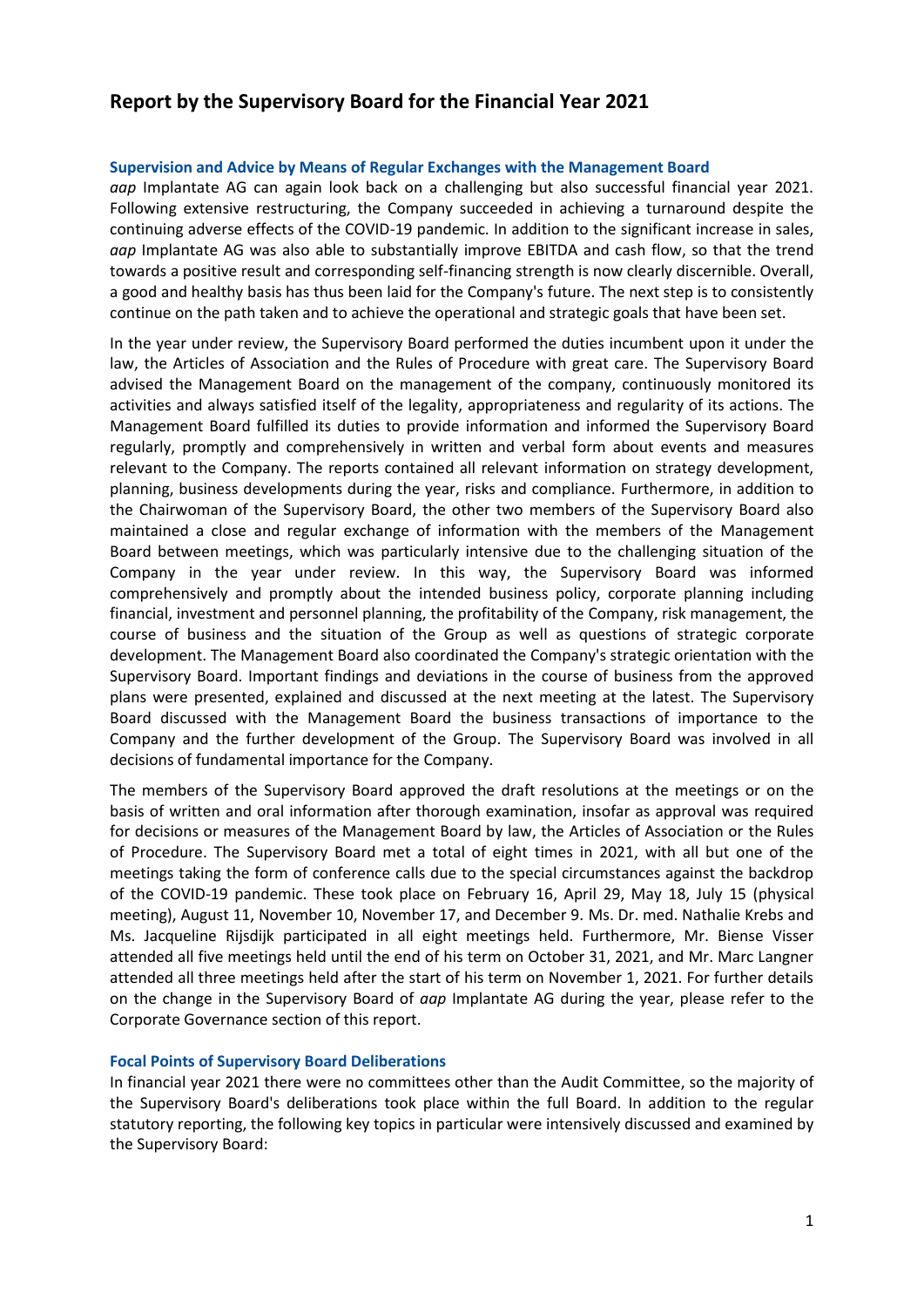- Monitoring of the implementation of the refinancing measures to secure the continued existence of the Company (e.g. sale of land, completion of the sale of excess capacity machinery, granting of shareholder loans, implementation of capital increase with subscription rights)
- Monitoring of the implementation of further measures to reduce costs and increase efficiency (e.g. measures to reduce manufacturing costs)
- Discussion of the impact of the COVID-19 pandemic on the Company with the Management Board and derivation of appropriate measures, as well as monitoring of implementation (e.g. utilization of government aid programs)
- Monitoring of the necessary follow-up measures from the audit conducted in financial year 2021 by the designated body
- On schedule implementation and compliance of measures to adapt processes / documents to MDR requirements for the entry into force of the MDR on 21.5.2021 and beyond to ensure first-time MDR certification
- Discussion and evaluation of further potential measures to strengthen the financial basis in order to demonstrate the assumption of going concern in the context of the preparation of the annual financial statements 2021
- Annual and consolidated financial statements as of 31.12.2021
- Discussion and monitoring of the management of operational and strategic risks
- Evaluation of strategic alternatives to increase value including, among others, development partnerships, distribution and licensing as well as joint venture agreements up to corporate transactions (e.g. mergers, share or asset deals as well as carve-outs)
- Sales increase through expansion of existing customer business and acquisition of new customers with a focus on the US market
- Activities around targeted CE and FDA approvals for silver coating technology with focus on start of human clinical study in 2021
- Development activities related to the completion of the LOQTEQ<sup>®</sup> portfolio, in particular sterile packaged implants
- Discussion of legal disputes and possibilities of their settlement as well as mapping of legal risks in financial reporting
- Renegotiation of Management Board contracts
- Corporate Governance Code
- Management Agenda and budget 2022

The subject of regular consultations was the development of *aap* Implantate AG's sales, earnings and employment, the financial position, strategic prospects, the Group's further development and investment planning. The Management Board informed the Supervisory Board regularly and comprehensively about corporate planning, the course of business and the Group's current situation.

The Supervisory Board dealt in detail with the economic situation and with the operative and strategic development and discussed the further development of the Group.

## **Corporate Governance**

In the past fiscal year, the Supervisory Board continuously monitored the implementation of the provisions of the German Corporate Governance Code and the development of corporate governance standards. In December 2021, the Management Board and Supervisory Board issued an updated Declaration of Conformity in accordance with section 161 of the German Stock Corporation Act (Aktiengesetz/AktG) and made it permanently available to shareholders on the Company's website. Information on corporate governance within the company and a detailed report on the amount and structure of the remuneration of the Supervisory Board and Management Board can be found in the corporate governance declaration pursuant to Sections 289 f and 315 d of the German Commercial Code (Handelsgesetzbuch/HGB) and in the remuneration report of financial year 2021.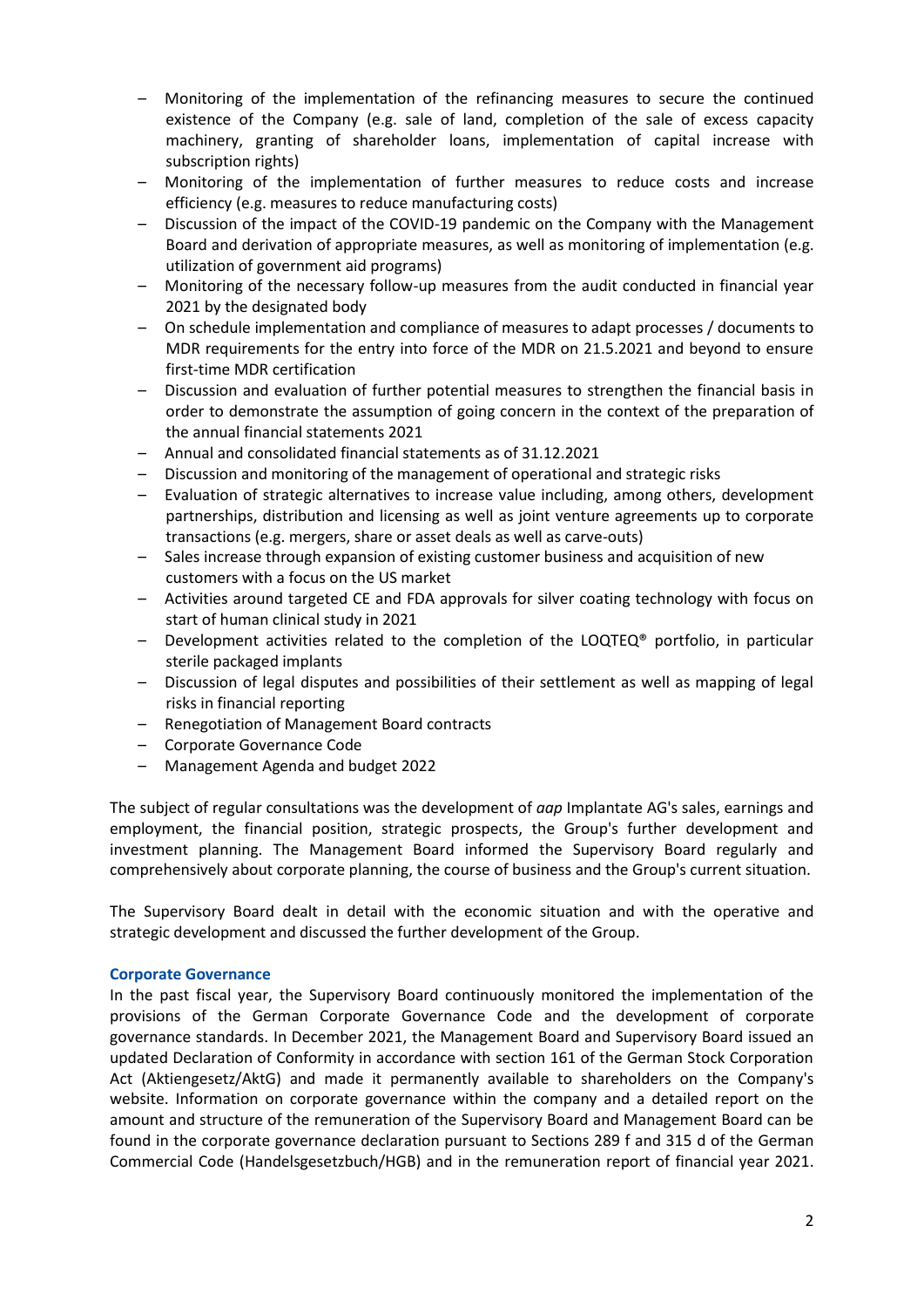Both documents are also available on the Company's website or will be available there in the near future.

There was a change on the Supervisory Board of *aap* Implantate AG in the financial year 2021. Mr. Marc Langner succeeded Mr. Biense Visser, who had resigned as a member of the Supervisory Board for personal reasons, by way of court appointment with effect from November 1, 2021. Mr. Visser's term of office ended with effect from October 31, 2021.

## **Annual and Consolidated Financial Statements, Audit**

Mazars GmbH & Co. KG Wirtschaftsprüfungsgesellschaft Steuerberatungsgesellschaft, Hamburg, appointed at the annual general meeting held on July 15, 2021, to be the external auditor for the financial statements 2021, audited the annual financial statements and the combined management report for the individual and consolidated financial statements as well as the consolidated financial statements, prepared in accordance with the International Financial Reporting Standards (IFRS), of *aap* Implantate AG as at December 31, 2021 and issued an unqualified audit opinion. The auditor confirmed that the consolidated financial statements and the combined management report comply with the IFRS as adopted by the European Union and with the additional commercial law requirements pursuant to § 315a (1) of the German Commercial Code (Handelsgesetzbuch/HGB). Key audit matters included the assessment of the going concern premise, sales recognition and the recoverability of the receivables from *aap* Implants Inc. reported in the individual financial statements. Other key audit matters included the recoverability of inventories and trade receivables and the completeness of the valuation of provisions. The Supervisory Board was supplied with the annual financial statements and the combined management report for the individual and consolidated financial statements as well as the consolidated financial statements and the auditor's reports. The financial statement documents and audit reports were discussed in detail at the balance sheet meeting on March 29, 2022, and March 30, 2022. At the meeting on March 29, 2022, the Management Board explained the financial statements of *aap* Implantate AG and the Group. The auditor who signed the auditor's report attended the Supervisory Board's and Management Board´s discussions on the reports, outlined the principal audit findings and was available to answer questions.

After reviewing and discussing the annual financial statements and the consolidated financial statements as well as the combined management report for the individual and consolidated financial statements, the Supervisory Board approved the result of the audit by the auditor and approved the annual financial statements and the consolidated financial statements prepared by the Management Board as at December 31, 2021 on March 30, 2022. The annual financial statements are thus adopted.

## **Statements Pursuant to Articles 289 (4) and 315 (4) of the German Commercial Code (Handelsgesetzbuch/HGB)**

The Supervisory Board dealt with the information and the report on the information in the combined management report for the individual and consolidated financial statements in accordance with sections 289 (4) and 315 (4) HGB. The Supervisory Board approved the corresponding explanations in the combined management report for the individual and consolidated financial statements.

In the name of the entire Supervisory Board, I would like to thank the members of the Management Board and all of the employees for their above-average personal commitment and the constructive cooperation in the eventful and challenging past months of our Company. Furthermore, we would like to thank all our customers, suppliers, our shareholders and all other stakeholders for their special support in what was again a very challenging year.